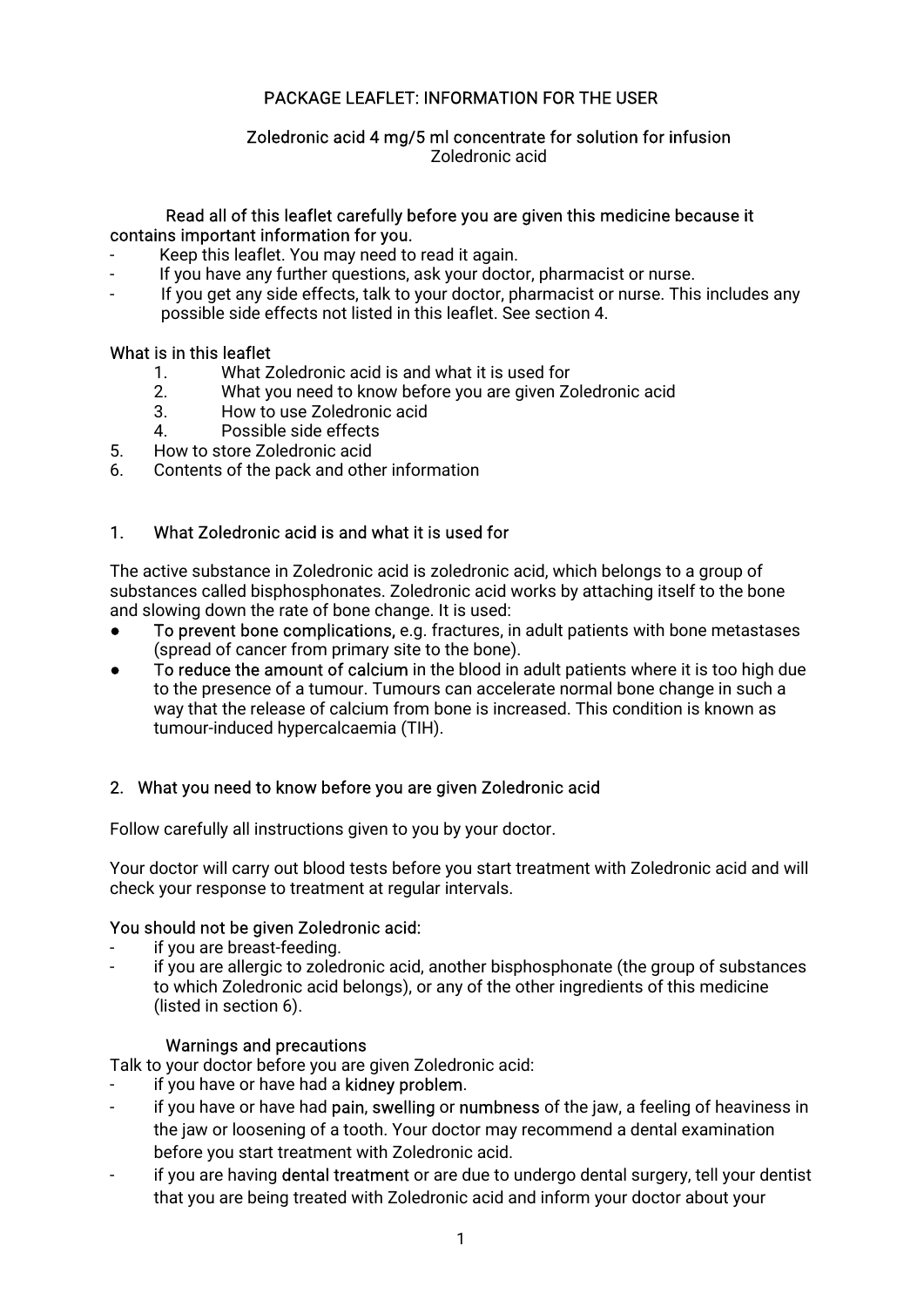### dental treatment

While being treated with Zoledronic acid, you should maintain good oral hygiene (including regular teeth brushing) and receive routine dental check-ups.

Contact your doctor and dentist immediately if you experience any problems with your mouth or teeth such as loose teeth, pain or swelling, or non-healing of sores or discharge, as these could be signs of a condition called osteonecrosis of the jaw.

Patients who are undergoing chemotherapy and/or radiotherapy, who are taking steroids, who are undergoing dental surgery, who do not receive routine dental care, who have gum disease, who are smokers, or who were previously treated with a bisphosphonate (used to treat or prevent bone disorders) may have a higher risk of developing osteonecrosis of the jaw.

Reduced levels of calcium in the blood (hypocalcaemia), sometimes leading to muscle cramps, dry skin, burning sensation, have been reported in patients treated with Zoledronic acid. Irregular heart beat (cardiac arrhythmia), seizures, spasm and twitching (tetany) have been reported as secondary to severe hypocalcaemia. In some instances the hypocalcaemia may be life-threatening. If any of these apply to you, tell your doctor straight away. If you have pre-existing hypocalcaemia, it must be corrected before initiating the first dose of Zoledronic acid. You will be given adequate calcium and vitamin D supplements.

#### Patients aged 65 years and over

Zoledronic acid can be given to people aged 65 years and over. There is no evidence to suggest that any extra precautions are needed.

### Children and adolescents

Zoledronic acid is not recommended for use in adolescents and children below the age of 18 years.

### Other medicines and Zoledronic acid

Tell your doctor if you are taking, have recently taken or might take any other medicines. It is especially important that you tell your doctor if you are also taking:

- Aminoglycosides (medicines used to treat severe infections), calcitonin (a type of medicine used to treat post-menopausal osteoporosis and hypercalcaemia), loop diuretics (a type of medicine to treat high blood pressure or oedema) or other calcium -lowering medicines, since the combination of these with bisphosphonates may cause the calcium level in the blood to become too low.
- Thalidomide (a medicine used to treat a certain type of blood cancer involving the bone) or any other medicines which may harm your kidneys.
- Other medicines that also contain zoledronic acid and are used to treat osteoporosis and other non-cancer diseases of the bone, or any other bisphosphonate, since the combined effects of these medicines taken together with Zoledronic acid are unknown.
- Anti-angiogenic medicines (used to treat cancer), since the combination of these with Zoledronic acid has been associated with an increased risk of osteonecrosis of the jaw(ONJ).

### Pregnancy and breast-feeding

You should not be given Zoledronic acid if you are pregnant. Tell your doctor if you are or think that you may be pregnant.

You must not be given Zoledronic acid if you are breast-feeding.

Ask your doctor for advice before taking any medicine while you are pregnant or breastfeeding.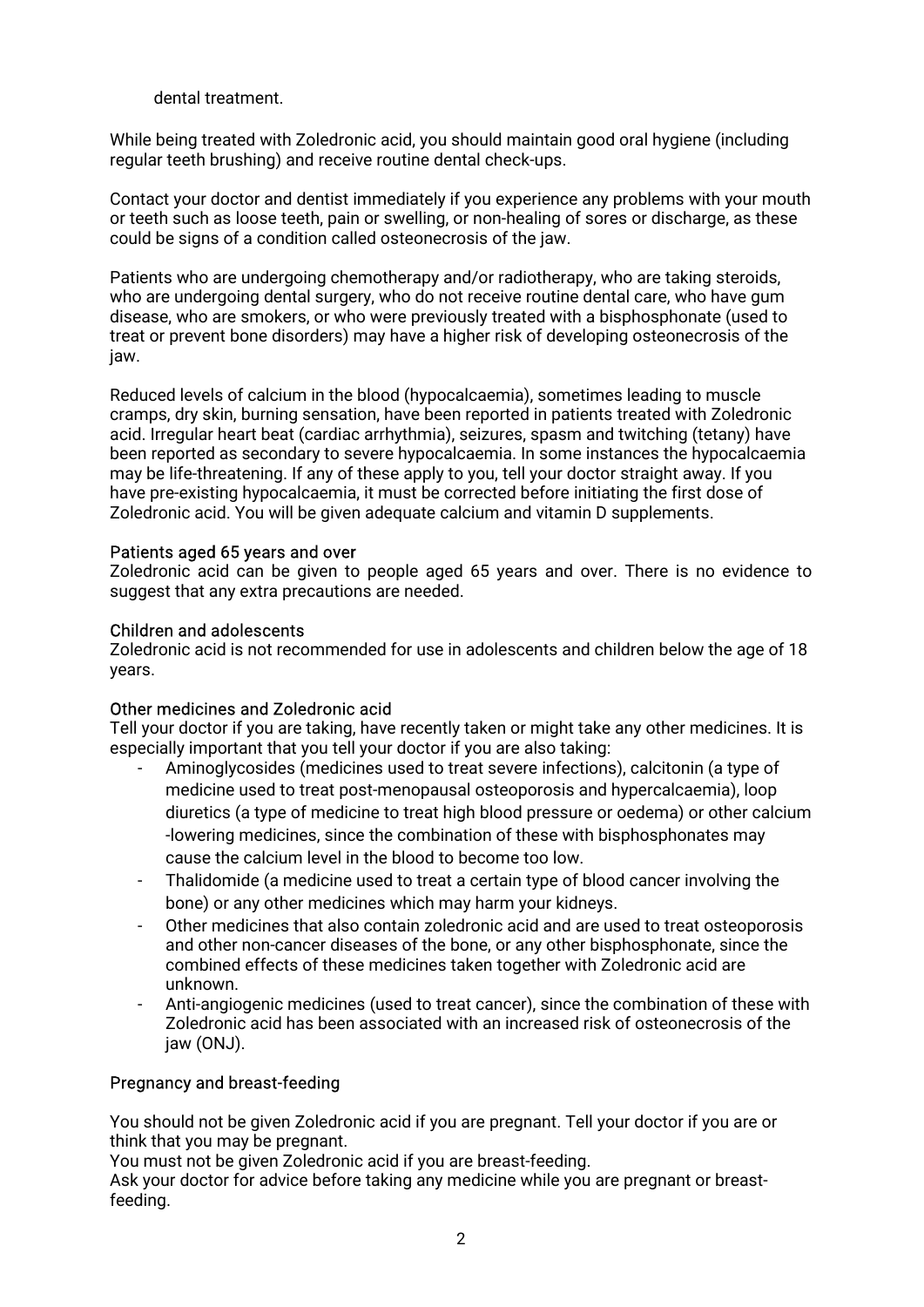### Driving and using machines

There have been very rare cases of drowsiness and sleepiness with the use of Zoledronic acid. You should therefore be careful when driving, using machinery or performing other tasks that need full attention.

### Zoledronic acid contains sodium

This medicine contains less than 1mmol sodium (23mg) per vial, that is to say essentially "sodium-free". If your doctor uses a solution of common salt to dilute Zoledronic acid, the dose of sodium received would be larger.

### 3. How to use Zoledronic acid

- Zoledronic acid must only be given by healthcare professionals trained in administering bisphosphonates intravenously, i.e. through a vein.
- Your doctor will recommend that you drink enough water before each treatment to help prevent dehydration.
- Carefully follow all the other instructions given to you by your doctor, pharmacist or nurse.

#### How much Zoledronic acid is given

- The usual single dose given is 4 mg.
- If you have a kidney problem, your doctor will give you a lower dose depending on the severity of your kidney problem.

### How often Zoledronic acid is given

- If you are being treated for the prevention of bone complications due to bone metastases, you will be given one infusion of Zoledronic acid every three to four weeks.
- If you are being treated to reduce the amount of calcium in your blood, you will normally only be given one infusion of Zoledronic acid.

#### How Zoledronic acid is given

Zoledronic acid is given as a drip (infusion) into a vein which should take at least 15 minutes and should be administered as a single intravenous solution in a separate infusion line.

Patients whose blood calcium levels are not too high will also be prescribed calcium and vitamin D supplements to be taken each day.

#### If you are given more Zoledronic acid than you should be

If you have received doses higher than those recommended, you must be carefully monitored by your doctor. This is because you may develop serum electrolyte abnormalities (e.g. abnormal levels of calcium, phosphorus and magnesium) and/or changes in kidney function, including severe kidney impairment. If your level of calcium falls too low, you may have to be given supplemental calcium by infusion.

### 4. Possible side effects

Like all medicines, this medicine can cause side effects, although not everybody gets them. The most common ones are usually mild and will probably disappear after a short time.

#### Tell your doctor about any of the following serious side effects straight away: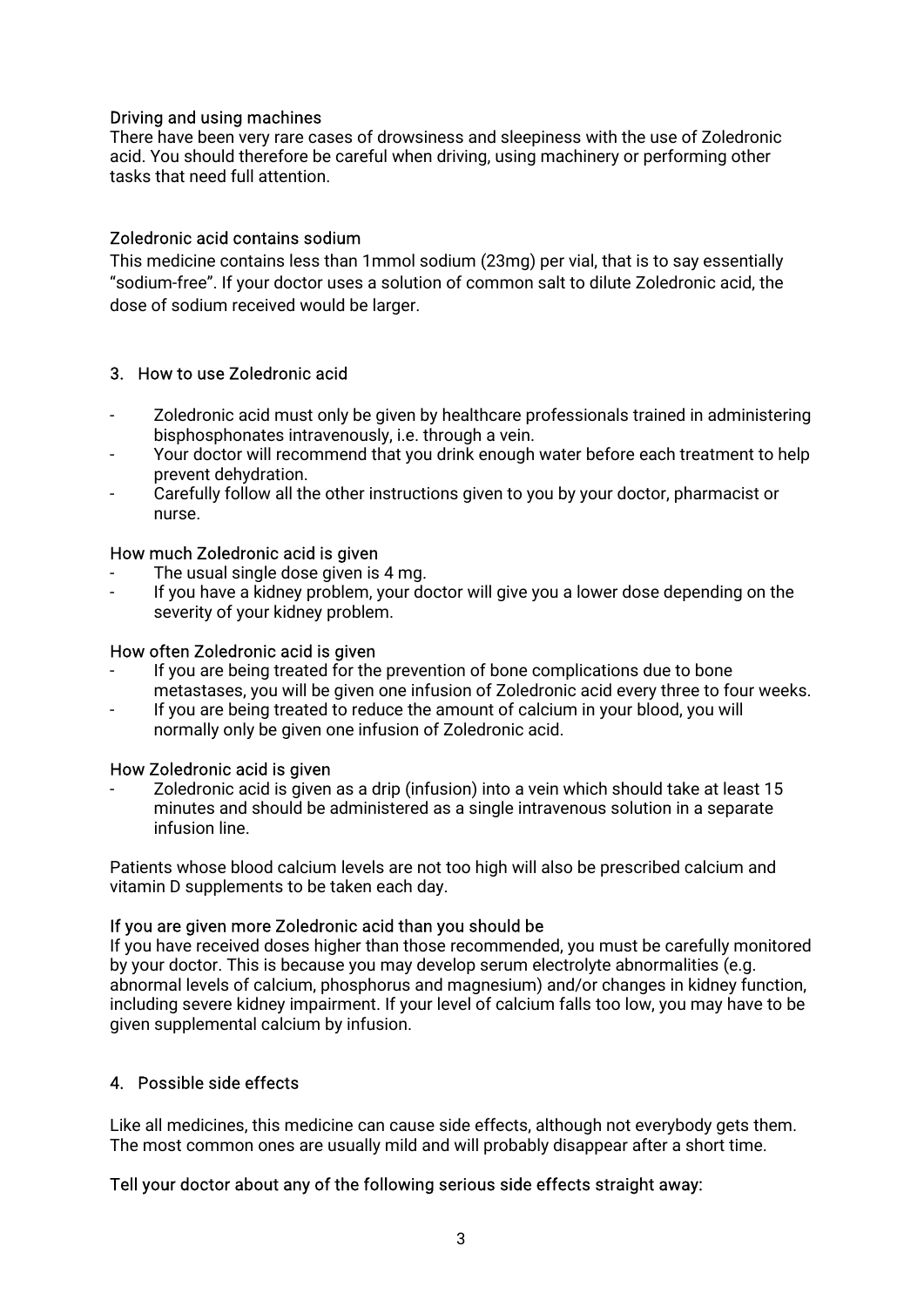### Common (may affect up to 1 in 10 people):

- Severe kidney impairment (will normally be determined by your doctor with certain specific blood tests).
- Low level of calcium in the blood.

### Uncommon (may affect up to 1 in 100 people):

- Pain in the mouth, teeth and/or jaw, swelling or non-healing sores inside the mouth or jaw, discharge, numbness or a feeling of heaviness in the jaw, or loosening of a tooth. These could be signs of bone damage in the jaw (osteonecrosis). Tell your doctor and dentist immediately if you experience such symptoms while being treated with Zoledronic acid or after stopping treatment.
- Irregular heart rhythm (atrial fibrillation) has been seen in patients receiving zoledronic acid for postmenopausal osteoporosis. It is currently unclear whether zoledronic acid causes this irregular heart rhythm but you should report it to your doctor if you experience such symptoms after you have received zoledronic acid.
- Severe allergic reaction: shortness of breath, swelling mainly of the face and throat.

### Rare (may affect up to 1 in 1,000 people):

- As a consequence of low calcium values: irregular heart beat (cardiac arrhythmia; secondary to hypocalcaemia).
- A kidney function disorder called Fanconi syndrome (will normally be determined by your doctor with certain urine tests).

### Very rare (may affect up to 1 in 10,000 people):

- As a consequence of low calcium values: seizures, numbness and tetany (secondary to hypocalcaemia).
- Talk to your doctor if you have ear pain, discharge from the ear, and/or an ear infection. These could be signs of bone damage in the ear.
- Osteonecrosis has also very rarely been seen occurring with other bones than the jaw, especially the hip or thigh. Tell your doctor immediately if you experience symptoms such as new onset or worsening of aches, pain or stiffness while being treated with Zoledronic acid or after stopping treatment.

#### Tell your doctor about any of the following side effects as soon as possible:

### Very common (may affect more than 1 in 10 people):

Low level of phosphate in the blood.

### Common (may affect up to 1 in 10 people):

- Headache and a flu-like syndrome consisting of fever, fatigue, weakness, drowsiness, chills and bone, joint and/or muscle ache. In most cases no specific treatment is required and the symptoms disappear after a short time (couple of hours or days).
- Gastrointestinal reactions such as nausea and vomiting as well as loss of appetite.
- Conjunctivitis.
- Low level of red blood cells (anaemia).

### Uncommon (may affect up to 1 in 100 people):

- Hypersensitivity reactions.
- Low blood pressure.
- Chest pain.
- Skin reactions (redness and swelling) at the infusion site, rash, itching.
- High blood pressure, shortness of breath, dizziness, anxiety, sleep disturbances, taste disturbances, trembling, tingling or numbness of the hands or feet, diarrhoea, constipation, abdominal pain, dry mouth.
- Low counts of white blood cells and blood platelets.
- Low level of magnesium and potassium in the blood. Your doctor will monitor this and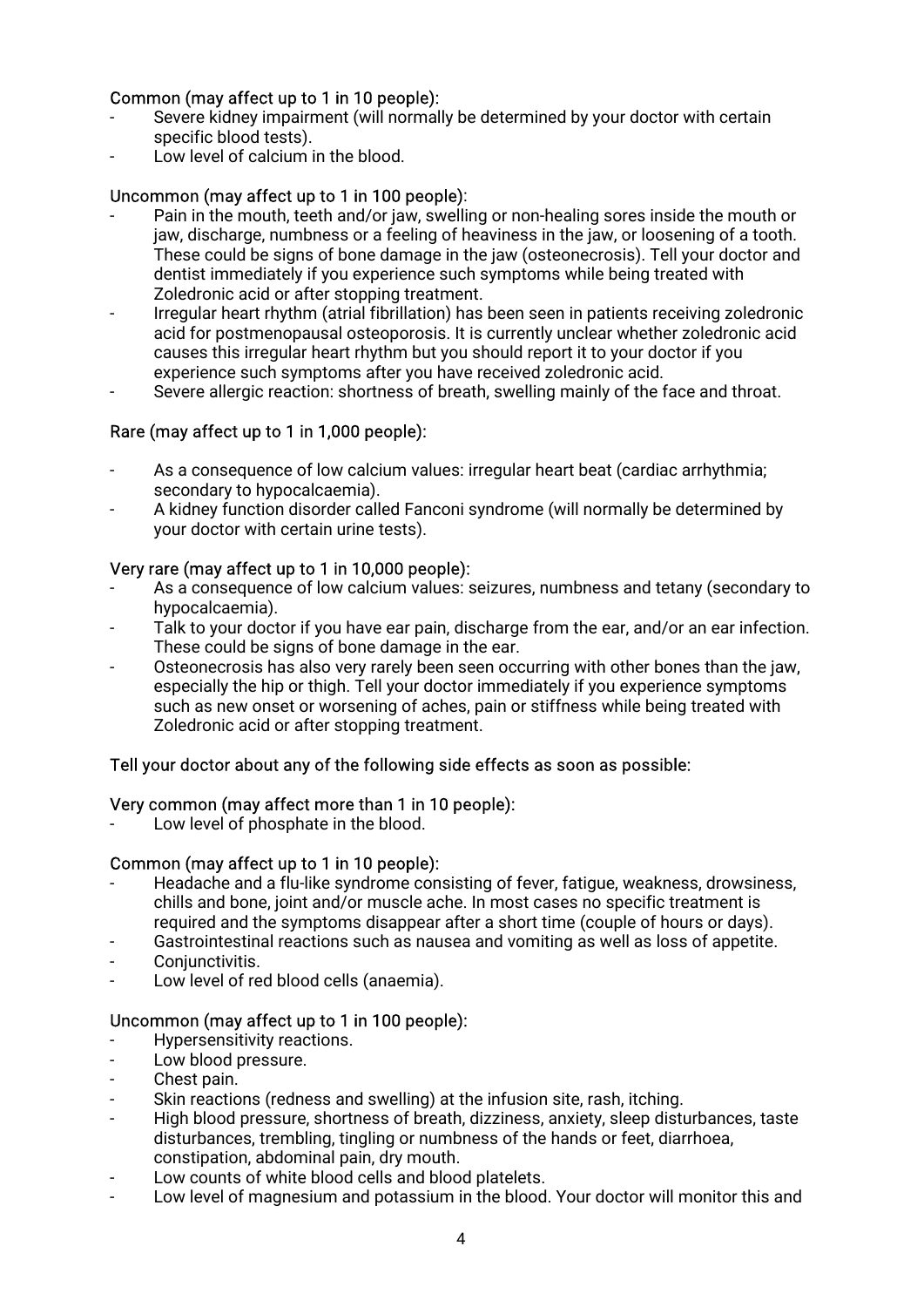take any necessary measures.

- Weight increase.
- Increased sweating.
- Sleepiness.
- Blurred vision, tearing of the eye, eye sensitivity to light.
- Sudden coldness with fainting, limpness or collapse.
- Difficulty in breathing with wheezing or coughing.
- Urticaria.

#### Rare (may affect up to 1 in 1,000 people):

- Slow heart beat.
- Confusion.
- Unusual fracture of the thigh bone particularly in patients on long-term treatment for osteoporosis may occur rarely. Contact your doctor if you experience pain, weakness or discomfort in your thigh, hip or groin as this may be an early indication of a possible fracture of the thigh bone.
- Interstitial lung disease (inflammation of the tissue around the air sacks of the lungs).
- Flu-like symptoms including arthritis and joint swelling.
- Painful redness and/or swelling of the eye.

#### Very rare (may affect up to 1 in 10,000 people):

- Fainting due to low blood pressure.
- Severe bone, joint and/or muscle pain, occasionally incapacitating.

#### Reporting of side effects

If you get any side effects, talk to your doctor, pharmacist or nurse. This includes any possible side effects not listed in this leaflet. You can also report side effects directly via the yellow Card Scheme at: www.mhra.gov.uk/yellowcard. By reporting side effects you can help provide more information on the safety of this medicine.

### 5. HowtostoreZoledronicacid

Keep this medicine out of the sight and reach of children.

Do not use this medicine after the expiry date which is stated on the label and carton after EXP.

#### 6. Contents of the pack and other information

#### What Zoledronic acid contains

- The active substance is zoledronic acid. One vial contains 4 mg zoledronic acid, corresponding to 4.264 mg zoledronic acid monohydrate.
- The other ingredients are mannitol, sodium citrate, water for injections.

#### What Zoledronic acid looks like and the contents of the pack

Zoledronic acid is supplied as a liquid concentrate in a vial. One vial contains 4 mg of zoledronic acid.

Each pack contains the vial with concentrate. Zoledronic acid is supplied as unit packs containing 1 vial.

#### Marketing Authorisation Holder

Seacross Pharmaceuticals Ltd Bedford Business Centre 61-63 St Peters Street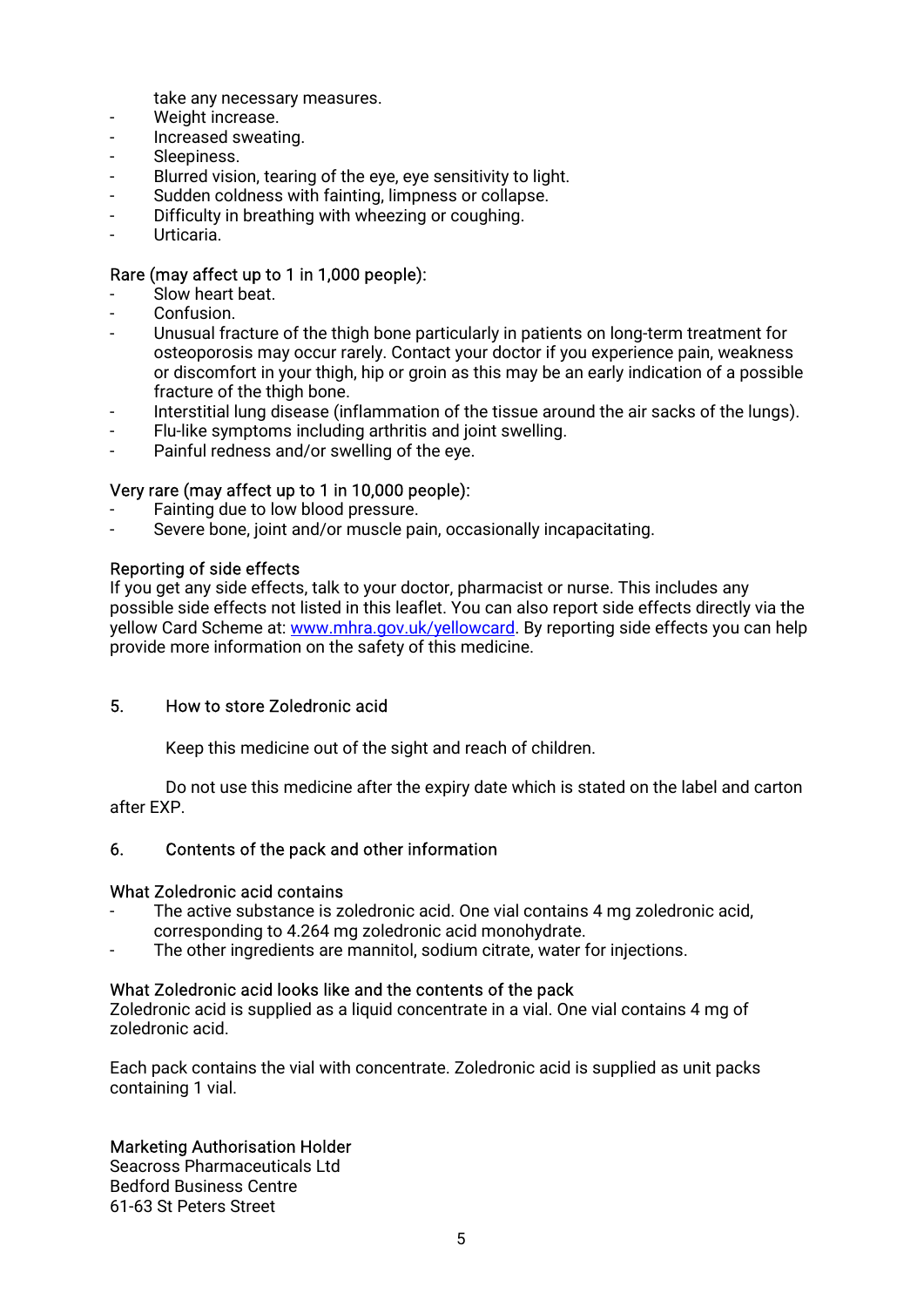Bedford MK 40 2PR UK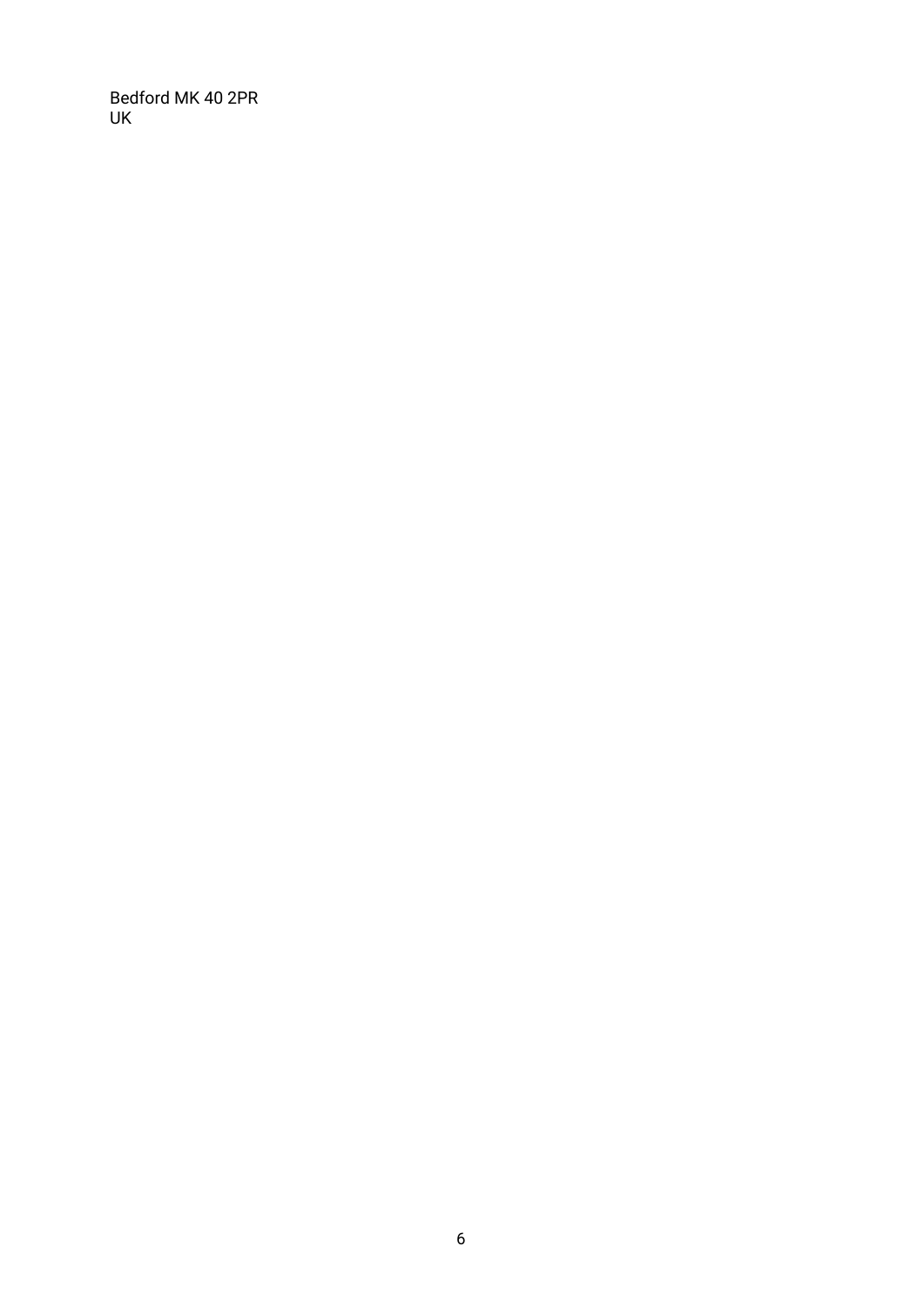### Manufacturer

Seacross Pharmaceuticals Ltd. Stanmore place Howard Road Stanmore HA7 1BT UK **UK A SERIES AND A SERIES AND A SERIES AND A** 

This leaflet was last revised in: 11/2021

### The following information is intended for healthcare professionals only:

#### How to prepare and administer Zoledronic acid

To prepare an infusion solution containing 4 mg zoledronic acid, further dilute the Zoledronic acid concentrate (5.0 ml) with 100 ml of calcium-free or other divalent cation-free infusion solution. If a lower dose of Zoledronic acid is required. first withdraw the appropriate volume as indicated below and then dilute it further with 100 ml of infusion solution. To avoid potential incompatibilities, the infusion solution used for dilution must be either 0.9% w/v sodium chloride or 5% w/v glucose solution.

--------------------------------------------------------------------------------------------------------

#### Do not mix Zoledronic acid concentrate with calcium-containing or other divalent cation-containing solutions such as lactated Ringer's solution.

Instructions for preparing reduced doses of Zoledronic acid: Withdraw the appropriate volume of the liquid concentrate, as follows:

- 4.4 ml for 3.5 mg dose
- 4.1 ml for 3.3 mg dose
- $3.8$  ml for  $3.0$  mg dose
- For single use only. Any unused solution should be discarded. Only clear solution free from particles and discolouration should be used. Aseptic techniques must be followed during the preparation of the infusion.
- Chemical and physical in-use stability after dilution has been demonstrated for 30 hours at 2-8°C and 25°C. From a microbiological point of view, the diluted solution for infusion should be used immediately. If not used immediately, in-use storage times and conditions prior to use are the responsibility of the user and would normally not be longer than 24 hours at  $2^{\circ}C$  – 8°C. The refrigerated solution should then be equilibrated to room temperature prior to administration.
- The solution containing zoledronic acid is given as a single 15-minute intravenous infusion in a separate infusion line. The hydration status of patients must be assessed prior to and following administration of Zoledronic acid to ensure that they are adequately hydrated.
- Studies with several types of infusion lines made from polyvinylchloride, polyethylene and polypropylene showed no incompatibility with Zoledronic acid.
- Since no data are available on the compatibility of Zoledronic acid with other intravenously administered substances, Zoledronic acid must not be mixed with other medications/substances and should always be given through a separate infusion line.

### How to store Zoledronic acid

- Keep Zoledronic acid out of the sight and reach of children.
- Do not use Zoledronic acid after the expiry date stated on the pack.